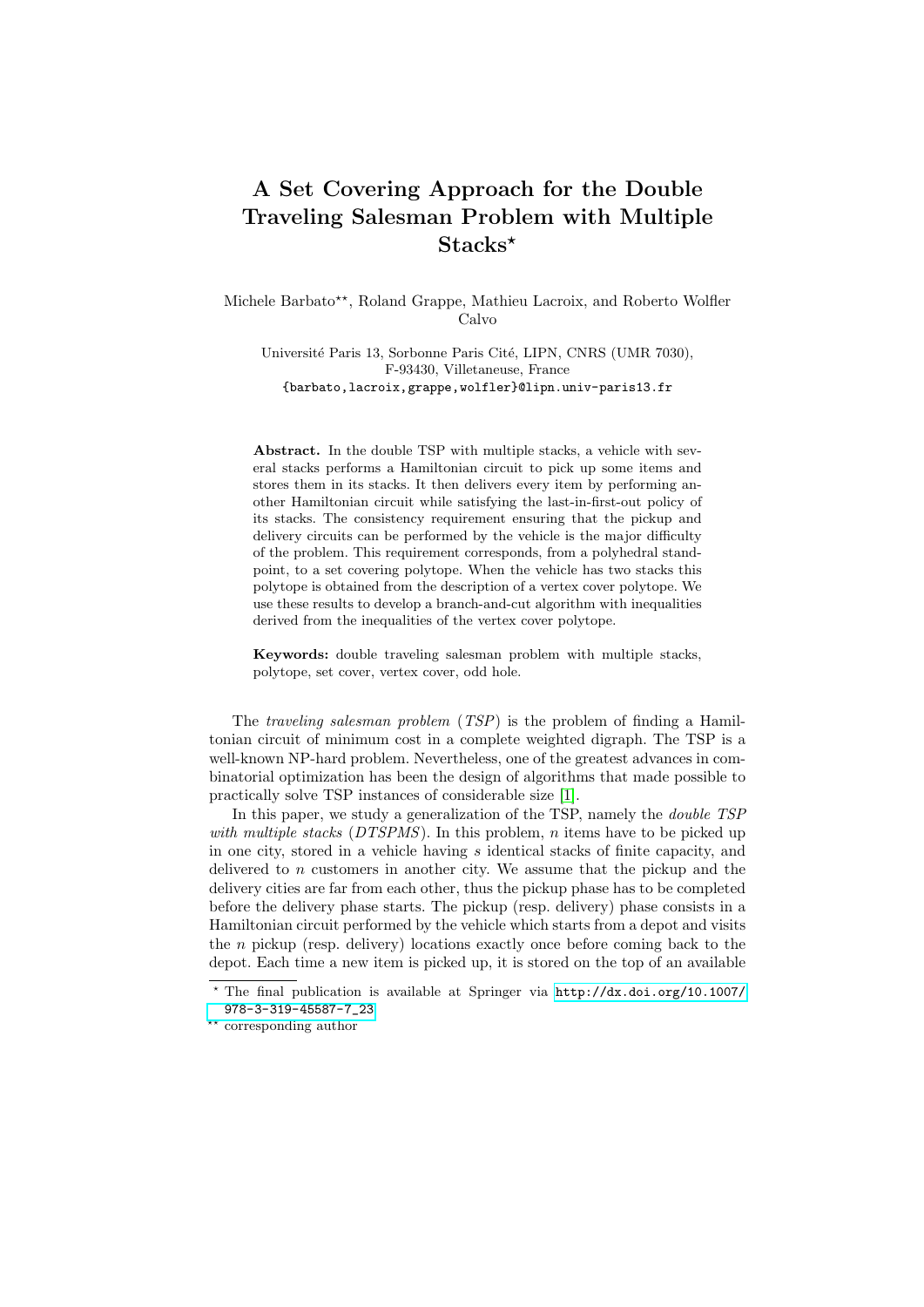stack of the vehicle and no rearrangement of the stacks is allowed. During the delivery circuit the stacks are unloaded by following a last-in-first-out policy: only the items currently on the top of their stack can be delivered. The goal is to find a pickup and a delivery circuit that are s-consistent and that minimize the total traveled distance — a pickup and a delivery Hamiltonian circuits are s-consistent if a vehicle with s stacks can perform both while satisfying the last-in-first-out policy and the capacity of the stacks.

The DTSPMS has been recently introduced in [\[22\]](#page-11-0) and has received since considerable attention. Several heuristics [\[6\]](#page-11-1), [\[7\]](#page-11-2), [\[9\]](#page-11-3), [\[22\]](#page-11-0), combinatorial exact methods [\[15,](#page-11-4)[16\]](#page-11-5) and branch-and-cut algorithms [\[17\]](#page-11-6), [\[21\]](#page-11-7) have been proposed for its resolution. When the vehicle has two stacks, the best algorithms [\[2\]](#page-9-1), [\[5\]](#page-11-8) solve to optimality instances with up to 16 items, but mostly fail from 18 items. The main conclusion that can be drawn is that the DTSPMS is extremely hard to solve in practice. We emphasize that, as noted in [\[2\]](#page-9-1), the finiteness of the capacity is not the major computational difficulty.

An explanation of the fact that exact approaches fail to solve the DTSPMS efficiently is the following. The combinatorial structure behind the consistency of the two circuits has not been deeply addressed. In contrast, the routing part associated with TSP circuits is well understood.

In this paper, we enhance the approach of [\[2\]](#page-9-1) to overcome this difficulty. More precisely, by focusing on the consistency requirements, we reveal a strong polyhedral connection between the formulation of [\[2\]](#page-9-1) and set cover problems. This allows us to derive new valid inequalities for the DTSPMS which are embedded into a competitive branch-and-cut algorithm.

The approach of [\[2\]](#page-9-1) mainly considers the variant of the problem where the stacks have an infinite capacity. The authors develop theoretical results which are implemented in a branch-and-cut framework. A second version of their algorithm is developed with additional features to handle stacks of finite capacity. As we focus on the consistency requirements, we restrict our attention to the problem with stacks of infinite capacity. Indeed, the features of [\[2\]](#page-9-1) to handle the finite capacities can also be added to our framework. We refer to [\[2\]](#page-9-1) for more details on these additional features. For a sake of clarity, DTSPMS will now refer to the variant where the stacks have an infinite capacity.

This paper is organized as follows. In Section [1](#page-2-0) we recall the formulation for the DTSPMS introduced in [\[2\]](#page-9-1) and the known results about the routing part associated with this formulation. In Section [2](#page-3-0) we study the set covering polytope that arises from the consistency requirements. In Section [3](#page-6-0) we consider the case of the DTSPMS with two stacks. We show that in this case the set covering polytope associated with the consistency requirements corresponds to a vertex cover polytope. By using this observation, we derive valid inequalities for the DTSPMS with two stacks. Finally, we test these inequalities in a branch-andcut algorithm.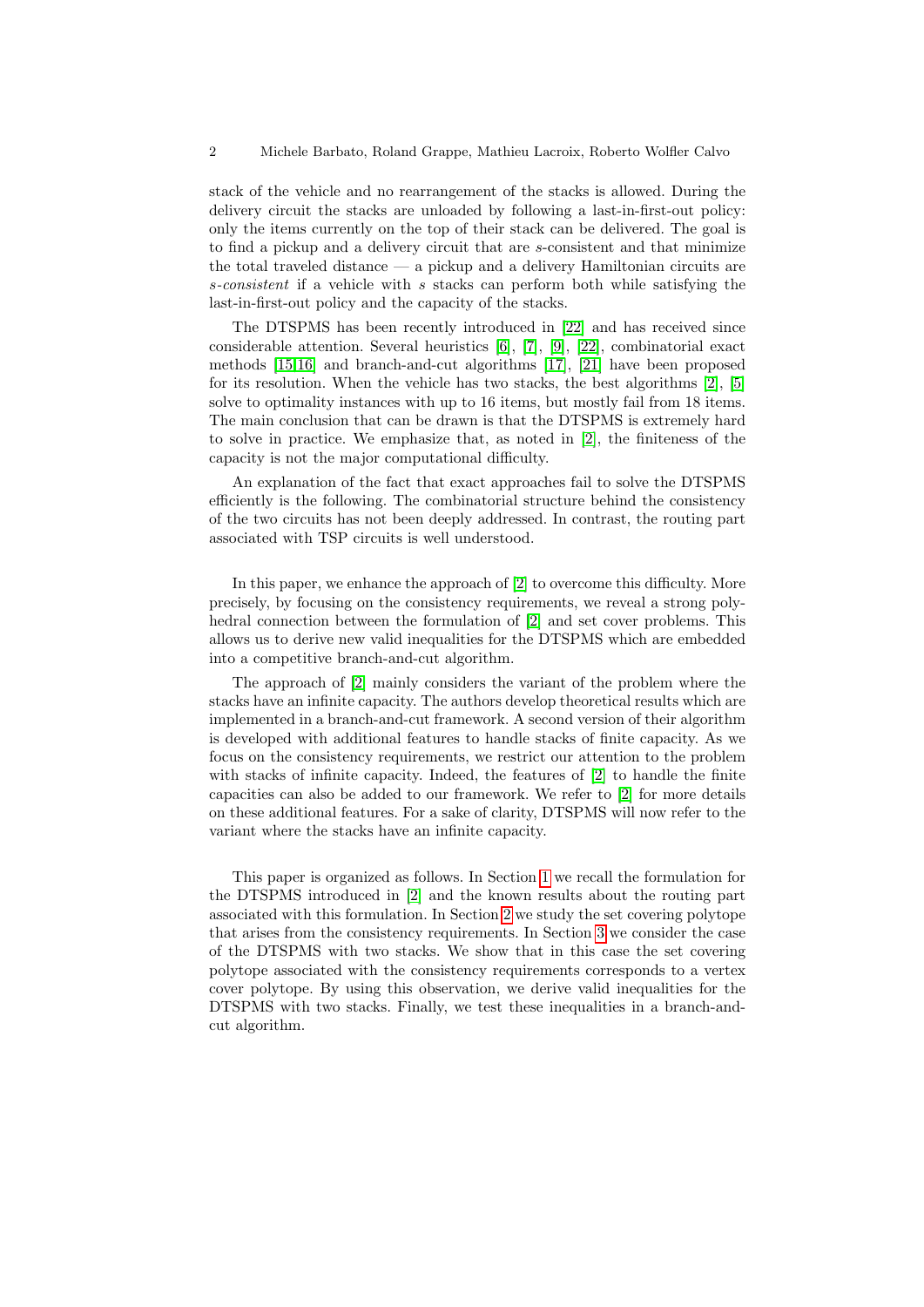# <span id="page-2-0"></span>1 Formulation of the DTSPMS

In this section, we first describe the DTSPMS in terms of graphs and then present the integer linear formulation for the DTSPMS introduced in [\[2\]](#page-9-1).

An instance of the DTSPMS with  $n$  items is given by a complete digraph, two cost vectors defined on its arcs and a positive integer. The complete digraph  $D = (V, A)$  with  $V = \{0, \ldots, n\}$  and  $A = \{(i, j): i \neq j \in V\}$  models both cities. The depot is vertex 0. Item i has to be picked up from vertex i of the first city, and delivered to vertex *i* of the second city. The vectors  $c^1 \in \mathbb{R}^{|A|}$  and  $c^2 \in \mathbb{R}^{|A|}$ represent the distances between the locations of the pickup and delivery cities, respectively. The positive integer  $s$  is the number of stacks of the vehicle. Hence, the DTSPMS consists in finding a pair of s-consistent Hamiltonian circuits  $C_1$ and  $C_2$  whose cost  $c^1(C_1) + c^2(C_2)$  is minimum.

Each Hamiltonian circuit of D induces a linear order on  $V \setminus \{0\}$  corresponding to the order in which the vertices of  $V \setminus \{0\}$  are visited starting from 0. Since the pickup and delivery circuits are Hamiltonian circuits of D, the following proposition characterizes the s-consistency thanks to the linear orders they induce:

<span id="page-2-2"></span>**Proposition 1** ([\[4\]](#page-11-9), [\[6\]](#page-11-1), [\[25\]](#page-12-0)). A pickup circuit and a delivery circuit are sconsistent if and only if no  $s+1$  vertices of  $V \setminus \{0\}$  appear in the same order in the linear orders induced by the two circuits.

Our starting point is the formulation of the DTSPMS of [\[2\]](#page-9-1), which we now explain. First, the Hamiltonian circuits of  $D$  are represented with arc variables  $x \in \mathbb{R}^{|A|}$  which model the arcs of the Hamiltonian circuits, and *precedence vari*ables  $y \in \mathbb{R}^{n(n-1)}$  which model the associated linear orders. They are described by the following constraints [\[24\]](#page-12-1):

<span id="page-2-1"></span>
$$
\sum_{j \in V \setminus \{i\}} x_{ij} = 1 \quad \text{for all } i \in V,
$$
\n(1)

$$
\sum_{i \in V \setminus \{j\}} x_{ij} = 1 \quad \text{for all } j \in V,
$$
\n(2)

$$
y_{ij} + y_{ji} = 1 \quad \text{for all distinct } i, j \in V \setminus \{0\}, \tag{3}
$$

$$
y_{ij} + y_{jk} + y_{ki} \ge 1 \quad \text{for all distinct } i, j, k \in V \setminus \{0\}, \tag{4}
$$

 $x_{ij} \leq y_{ij}$  for all distinct  $i, j \in V \setminus \{0\},$  (5)

$$
y_{ij} \in \{0, 1\} \text{ for all distinct } i, j \in V \setminus \{0\},\tag{6}
$$

 $x_{ij} \in \{0, 1\}$  for all distinct  $i, j \in V$ . (7)

By the integrality constraints  $(6)$  and  $(7)$ , constraints  $(1)$  and  $(2)$  ensure that each vertex has exactly one leaving and one entering arc. Inequalities [\(3\)](#page-2-1) and [\(4\)](#page-2-1) are the antisymmetry and transitivity constraints respectively, and each binary vector y satisfying them represents a linear order on  $V \setminus \{0\}$  [\[13\]](#page-11-10). Finally,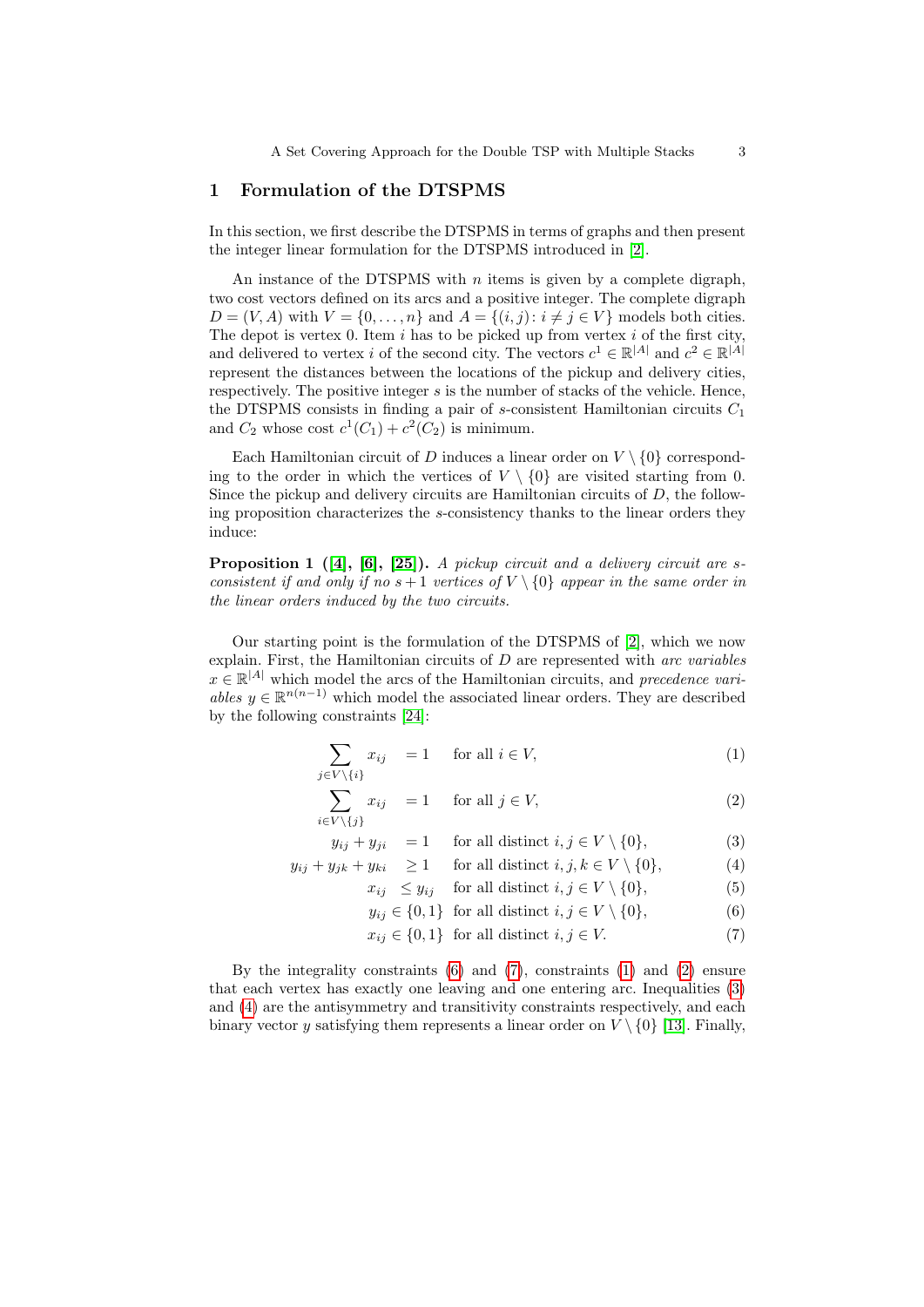constraints [\(5\)](#page-2-1) imply that if the arc  $(i, j)$  is in the Hamiltonian circuit then i precedes j in the associated linear order.

Therefore, the DTSPMS can be formulated as follows. Let  $(x^1, y^1, x^2, y^2) \in$  $\mathbb{R}^{|A|} \times \mathbb{R}^{n(n-1)} \times \mathbb{R}^{|A|} \times \mathbb{R}^{n(n-1)}$ . The variables  $(x^1, y^1)$  will correspond to the arc and precedence variables associated with the pickup circuit whereas  $(x^2, y^2)$ will refer to the arc and precedence variables associated with the delivery circuit. The solutions to the DTSPMS are described by the following constraints:<sup>[1](#page-3-1)</sup>

<span id="page-3-2"></span>
$$
(x^t, y^t)
$$
 satisfies (1)–(7) for  $t = 1, 2,$  (8)

$$
\sum_{i=1}^{s} (y_{v_i v_{i+1}}^1 + y_{v_i v_{i+1}}^2) \ge 1 \quad \text{for all distinct } v_1, \dots, v_{s+1} \in V \setminus \{0\}. \tag{9}
$$

Inequalities [\(8\)](#page-3-2) ensure that  $(x^t, y^t)$  corresponds to a Hamiltonian circuit for  $t = 1, 2$ . Inequalities [\(9\)](#page-3-2) imply that the two Hamiltonian circuits are s-consistent. Indeed, if a constraint [\(9\)](#page-3-2) is not satisfied, then the vertices  $v_{s+1}, \ldots, v_1$  associated with this constraint appear in this order in both the pickup and delivery circuits — a contradiction to Proposition [1.](#page-2-2) Proposition [1](#page-2-2) being an equivalence, the correctness of the above formulation follows.

In the rest of the paper, we will denote by  $DTSPMS_{n,s}$  the convex hull of the solutions to  $(8)-(9)$  $(8)-(9)$  $(8)-(9)$ . Moreover,  $ATSP_n$  will denote the convex hull of the solutions to  $(1)-(7)$  $(1)-(7)$  $(1)-(7)$ .

The above formulation makes apparent that the DTSPMS may be separated into two parts: a routing part associated with [\(8\)](#page-3-2) and a consistency part asso-ciated with [\(9\)](#page-3-2). Every valid inequality for  $ATSP_n$  can be used to strengthen the linear relaxation of the DTSPMS. Actually, every facet of  $ATSP_n$  gives two facets of  $DTSPMS_{n,s}$ , as expressed in the following theorem.

<span id="page-3-3"></span>**Theorem 2** ([\[2\]](#page-9-1)). For  $n \geq 5$  and  $s \geq 2$ , if  $ax + by \geq c$  defines a facet of  $ATSP_n$ , then  $ax^t + by^t \ge c$  defines a facet of  $DTSPMS_{n,s}$ , for  $t = 1, 2$ .

Theorem [2](#page-3-3) characterizes a super-polynomial number of facets of  $DTSPMS_{n,s}$ since  $ATSP_n$  has a super-polynomial number of facets [\[10\]](#page-11-11). Unfortunately, none of these facets relies on the consistency part of the problem. This part has actually not been well studied, and the next section will address this matter.

# <span id="page-3-0"></span>2 A Set Covering Approach for the s-consistency

As stated in the previous section, there is a one-to-one correspondence between Hamiltonian circuits of D and linear orders on  $V \setminus \{0\}$ . Thus, the projection onto the precedence variables  $y^1, y^2$  of the solutions to the DTSPMS corresponds to

<span id="page-3-1"></span><sup>&</sup>lt;sup>1</sup> In the rest of the paper, the DTSPMS will refer to either the problem and the integer linear formulation depending on the context.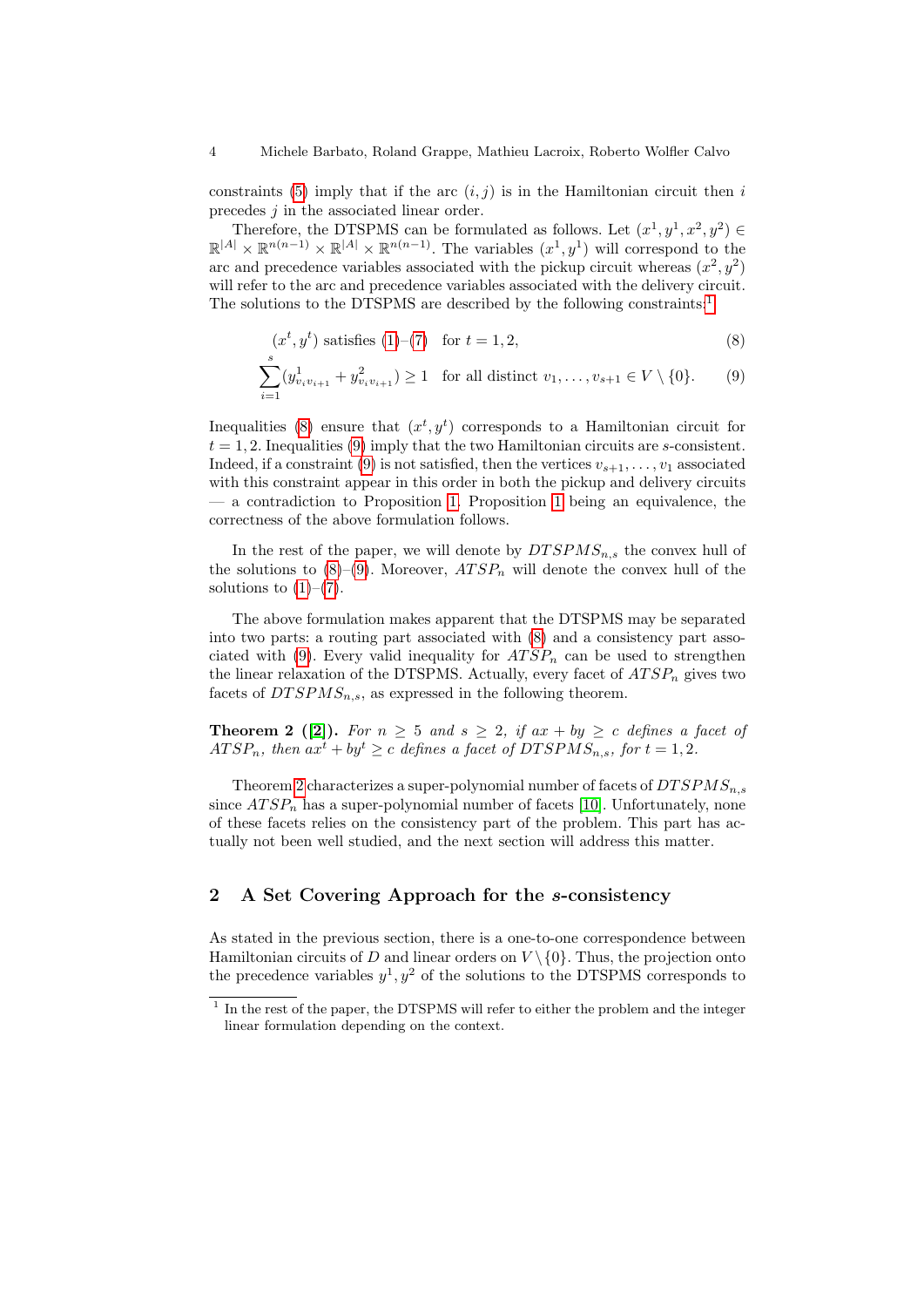the couples of linear orders on  $V \setminus \{0\}$  satisfying [\(9\)](#page-3-2). When focusing on the consistency part of the problem, we will consider only the consistency constraints [\(9\)](#page-3-2). In this case, we are interested in the following polytope:

$$
SC_{n,s} = conv\{(y^1, y^2) \in \{0, 1\}^{n(n-1)} \times \{0, 1\}^{n(n-1)} : (9) \text{ are satisfied}\}.
$$

Clearly, we have  $proj_{(y^1,y^2)}(DTSPMS_{n,s}) \subseteq SC_{n,s}$ . Moreover,  $SC_{n,s}$  is a set *covering polytope*, that is a polytope of the form  $conv\{x \in \{0,1\}^d : Ax \geq 1\}$ , with A being a 0,1-matrix. Set covering polytopes have been intensively studied see for instance [\[3\]](#page-9-2).

In constraints [\(9\)](#page-3-2), the coefficients associated with  $y_{ij}^1$  and  $y_{ij}^2$  are the same for all  $i \neq j \in V \setminus \{0\}$ , and hence  $SC_{n,s}$  has a specific form. Indeed, it turns out that all facets of  $SC_{n,s}$  can be obtained by studying the following polytope, hereafter called *restricted set covering polytope*:

$$
RSC_{n,s} = conv\{ y \in \{0,1\}^{n(n-1)} : \sum_{i=1}^{s} y_{v_i v_{i+1}} \ge 1 \text{ for all distinct } v_1, \dots, v_{s+1} \in V \setminus \{0\} \}.
$$

Moreover, as shown in the following lemma, the vertices of  $RSC_{n,s}$  are connected to the ones of  $SC_{n,s}$ .

These results are not surprising, yet we did not find them in the literature, thus we provide our own proof. In our proofs we often implicitly use the fact that a binary point of a binary polytope is one of its vertices.

<span id="page-4-0"></span>**Lemma 3.** For  $y = (y^1, y^2) \in \mathbb{R}^{n(n-1)} \times \mathbb{R}^{n(n-1)}$ , define  $f(y) \in \mathbb{R}^{n(n-1)}$  by  $f(y)_{ij} = \max\{y_{ij}^1, y_{ij}^2\}$ , for all distinct  $i, j \in \{1, ..., n\}$ . Then,

$$
RSC_{n,s} = conv{f(y) \in \mathbb{R}^{n(n-1)} : y \text{ is a vertex of } SC_{n,s}}.
$$

*Proof.* Let  $P = conv{f(y) \in \mathbb{R}^{n(n-1)} : y \text{ is a vertex of } SC_{n,s}}$ .

To show  $P \subseteq RSC_{n,s}$ , let  $\bar{v}$  be a vertex of P. By construction,  $\bar{v} = f(\bar{y})$ for some vertex  $\bar{y}$  of  $SC_{n,s}$ . Since  $\bar{y}$  is binary, so is  $\bar{v}$ . In addition,  $\bar{v}_{j_i j_{i+1}} = 0$ if and only if  $\bar{y}_{j_1j_{i+1}}^1 = \bar{y}_{j_1j_{i+1}}^2 = 0$ . The vector  $\bar{v}$  being binary,  $\sum_{i=1}^s \bar{v}_{j_1j_{i+1}}$  $\sum$ 1 if and only if  $\overline{v}_{j_i j_{i+1}} = 0$  for all  $i = 1, ..., s$ . But this can happen only if  $\sum_{i=1}^{s} (\overline{y}_{j_i j_{i+1}}^1 + \overline{y}_{j_i j_{i+1}}^2) = 0$ , which is impossible by  $\overline{y} \in SC_{n,s}$  and [\(9\)](#page-3-2). Hence,  $\bar{v} \in RSC_{n,s}$ . As this holds for every vertex  $\bar{v}$  of P, convexity implies  $P \subseteq RSC_{n,s}$ . We prove now that  $RSC_{n,s} \subseteq P$ . Given a vertex  $\bar{v}$  of  $RSC_{n,s}$ , we define  $\bar{y} = (\bar{y}^1, \bar{y}^2) \in \{0, 1\}^{n(n-1)} \times \{0, 1\}^{n(n-1)}$  as follows.

$$
\begin{aligned} \bar y_{j_ij_{i+1}}^1 &= \bar y_{j_ij_{i+1}}^2 = 1 \ \ \text{if} \ v_{j_ij_{i+1}} = 1, \\ \bar y_{j_ij_{i+1}}^1 &= \bar y_{j_ij_{i+1}}^2 = 0 \ \ \text{otherwise}. \end{aligned}
$$

For distinct  $j_1, \ldots, j_{s+1}$ , we have  $\sum_{i=1}^s (\bar{y}_{j_1j_{i+1}}^1 + \bar{y}_{j_1j_{i+1}}^2) = 0$  if and only if  $\bar{v}_{j_1j_2} =$  $\bar{v}_{j_2j_3} = \cdots = \bar{v}_{j_sj_{s+1}} = 0.$  The latter is impossible since  $\bar{v} \in RSC_{n,s}$ . Hence, since  $\bar{y}$  is binary, it satisfies [\(9\)](#page-3-2). Thus  $\bar{y}$  is a vertex of  $SC_{n,s}$ . By construction, we have  $\bar{v} = f(\bar{y})$ , therefore  $\bar{v}$  is a vertex of P. This holds for every vertex  $\bar{v}$  of  $RSC_{n,s}$ , hence  $RSC_{n,s} \subseteq P$  by convexity.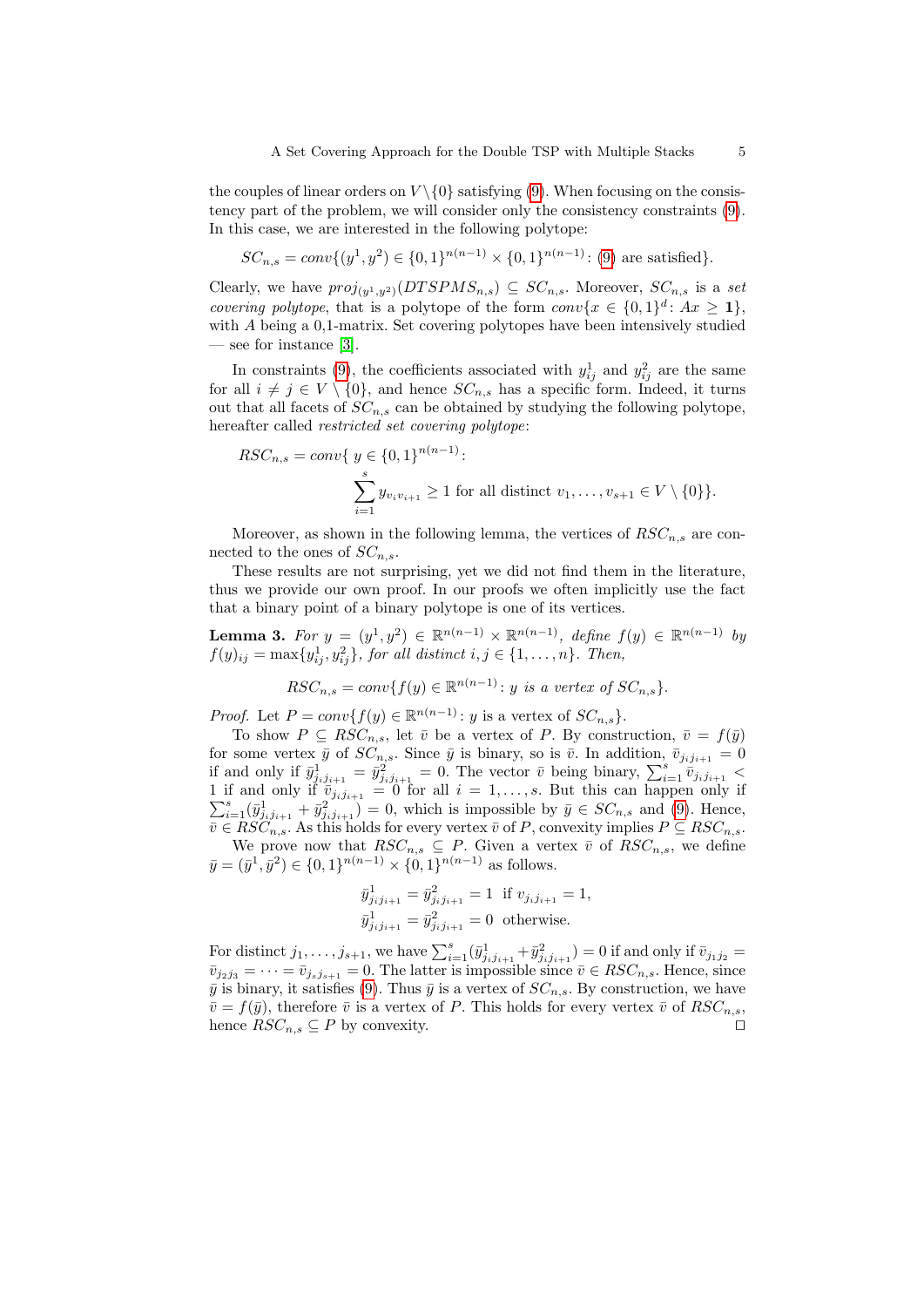6 Michele Barbato, Roland Grappe, Mathieu Lacroix, Roberto Wolfler Calvo

The next proposition shows how the linear description of  $SC_{n,s}$  can be deduced from the one of  $RSC_{n,s}$ . Inequalities that consist in 0,1 bounds on the variables are called trivial.

<span id="page-5-1"></span>**Proposition 4.** Every non-trivial facet-defining inequality of  $SC_{n,s}$  is of the form  $ay^1 + ay^2 \geq b$ , where  $ay \geq b$  is a non-trivial facet-defining inequality of  $RSC_{n,s}.$ 

*Proof.* Well-known results about set covering polytopes — see e.g.,  $[19]$  — immediately imply the following:

- (i)  $SC_{n,s}$  is full dimensional.
- (ii) Inequalities  $y_{ij}^t \leq 1$  define facets of  $SC_{n,s}$  for all distinct  $1 \leq i, j \leq n$  and  $t = 1, 2.$
- <span id="page-5-0"></span>(iii) If  $a^1y^1 + a^2y^2 \ge b$  is non-trivial and defines a facet of  $SC_{n,s}$ , then  $b > 0$ and  $a_{ij}^t \geq 0$  for all distinct  $1 \leq i, j \leq n$  and  $t = 1, 2$ .

We first show that all facets of  $RSC_{n,s}$  define facets of  $SC_{n,s}$ .

*Claim.* If  $ay \geq b$  is a non-trivial facet-defining inequality of  $RSC_{n,s}$ , then  $ay^1$  +  $ay^2 > b$  is a facet-defining inequality of  $SC_{n,s}$ .

*Proof.* We first prove that  $ay^1 + ay^2 \ge b$  is valid for  $SC_{n,s}$ . Let  $\gamma = (\gamma^1, \gamma^2)$  be a vertex of  $SC_{n,s}$  and suppose that  $a\gamma^{\overline{1}} + a\gamma^2 < b$ . By Lemma [3,](#page-4-0)  $f(\gamma)$  is a vertex of  $RSC_{n,s}$ . From  $\gamma \geq 0$ , we get  $f(\gamma)_{ij} \leq \gamma_{ij}^1 + \gamma_{ij}^2$  for all distinct  $1 \leq i, j \leq n$ . Since, by [\(iii\)](#page-5-0),  $a_{ij} \geq 0$ , we get  $af(\gamma) \leq a\gamma^{1} + a\gamma^{2} < b$ , contradicting the validity of  $ay \geq b$  for  $RSC_{n,s}$ .

We now prove that  $ay^1 + ay^2 \geq b$  defines a facet of  $SC_{n,s}$ . Let F' denote the facet of  $RSC_{n,s}$  defined by  $ay \ge b$  and  $\{\xi^1, \ldots, \xi^{n(n-1)}\}$  be an affine base of F'. Since  $b > 0$  these vectors are linearly independent. Thus the  $2n(n - 1)$  vectors  $\{(\xi^{\ell}, \mathbf{0}), (\mathbf{0}, \xi^{\ell})\}_{\ell=1,\ldots,n(n-1)}$  are linearly independent points of  $SC_{n,s}$ , satisfying  $ay^{1} + ay^{2} \geq b$  with equality.

We now show that non-trivial facet-defining inequalities of  $SC_{n,s}$  have a symmetric structure:

*Claim.* Let  $a^1y^1 + a^2y^2 \ge b$  be a non-trivial facet-defining inequality of  $SC_{n,s}$ . Then  $a^1 = a^2$ .

*Proof.* Let us fix  $i, j \in \{1, ..., n\}$  with  $i \neq j$  and let us write for convenience the vectors  $\gamma \in \mathbb{R}^{2n(n-1)}$  as  $(\bar{\gamma}, \gamma_{ij}^1, \gamma_{ij}^2)$ . By contradiction, we suppose that  $a_{ij}^1 > a_{ij}^2$ . By [\(iii\)](#page-5-0), we get  $a_{ij}^1 > 0$ . If  $(\bar{\gamma}, 1, 1)$  is a vertex of  $SC_{n,s}$ , then so are  $(\bar{\gamma}, 1, 0)$  and  $(\bar{\gamma}, 0, 1)$ , since, in each of constraints [\(9\)](#page-3-2), the coefficients of  $y_{ij}^1$  and  $y_{ij}^2$  are the same.

Let  $F = SC_{n,s} \cap \{a^1y^1 + a^2y^2 = b\}$  be the facet defined by the given inequality and  $B$  a base of  $F$ . It is not restrictive to assume  $B$  is composed of vertices of  $SC_{n,s}$ . Then, no element of B has the form  $(\bar{\gamma}, 1, 1)$ , as otherwise, by  $\bar{a}\bar{\gamma} + a_{ij}^1 +$  $a_{ij}^2 = b$  and  $a_{ij}^1 > 0$ , we would get that  $(\bar{\gamma}, 0, 1)$  violates the given inequality.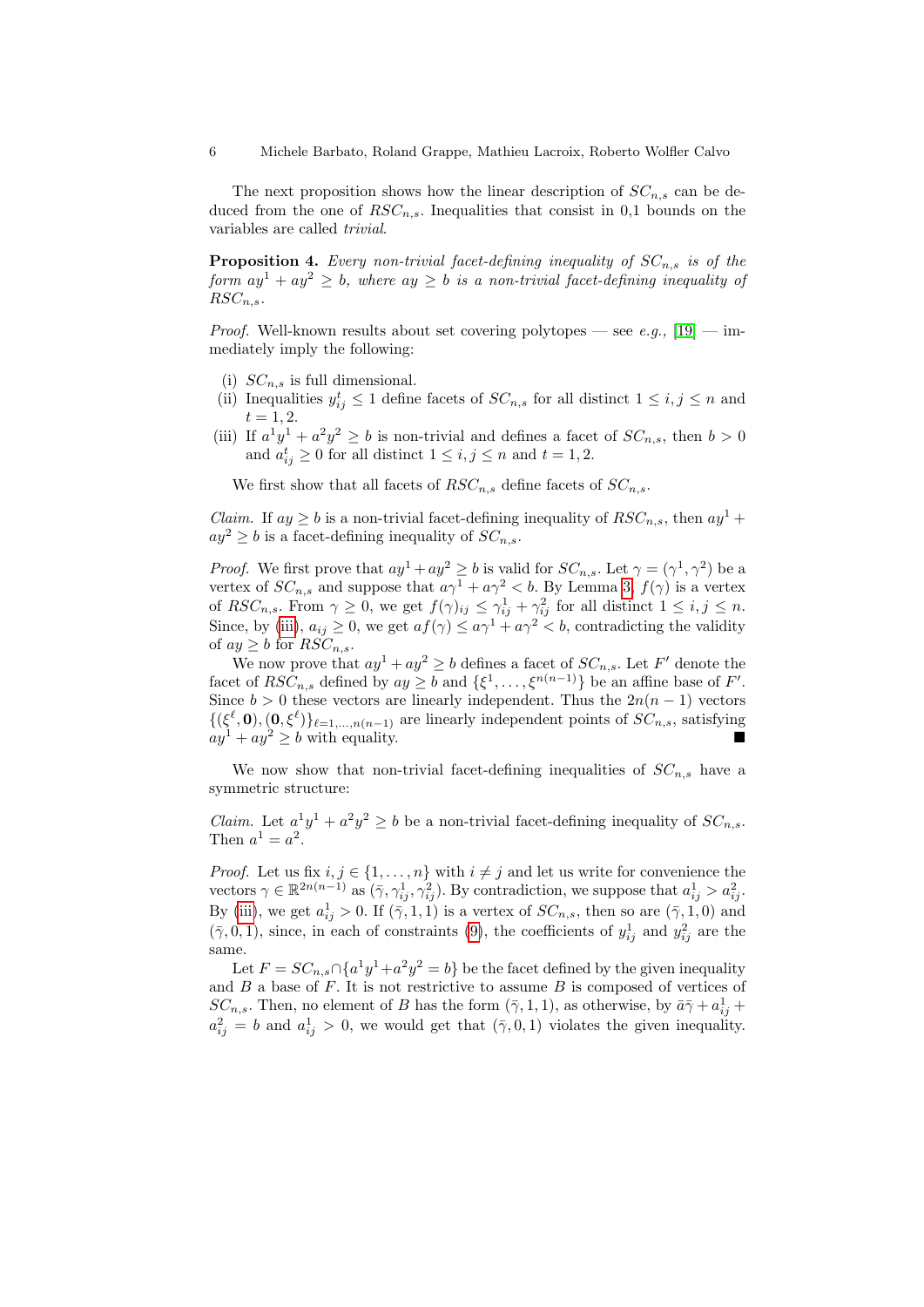Given that F arises from a non-trivial facet-defining inequality of  $SC_{n,s}$ , there exists  $(7,1,0) \in B$  as otherwise,  $F \subseteq SC_{n,s} \cap \{y_{ij}^1 = 0\}$ . This implies that  $(7,0,1)$ violates the facet-defining inequality. We deduce that  $a_{ij}^1 \leq a_{ij}^2$ . Symmetrically,  $a_{ij}^2 \leq a_{ij}^1$  and the desired equality follows.

We finally prove that all the facets of  $RSC_{n,s}$  can be obtained from those of  $SC_{n,s}$ .

*Claim.* If  $ay^1 + ay^2 \ge b$  is a non-trivial facet-defining inequality of  $SC_{n,s}$ , then  $ay \ge b$  is a non-trivial facet-defining inequality of  $RSC_{n,s}$ .

*Proof.* The point  $(\gamma, 0)$  is a vertex of  $SC_{n,s}$  whenever  $\gamma$  is a vertex of  $RSC_{n,s}$ . Thus the validity of  $ay \geq b$  for  $RSC_{n,s}$  follows from the validity of  $ay^1 + ay^2 \geq b$ for  $SC_{n,s}$ .

Now, let us suppose, by contradiction, that  $ay \geq b$  does not define a facet of  $RSC_{n,s}$ . Then there exists an integer  $f \geq 2$  such that  $a = \sum_{i=1}^{f} \lambda_i a^i$  and  $b = \sum_{i=1}^{f} \lambda_i b^i$ , where  $\lambda_i > 0$  and  $a^i y \geq b^i$  is a facet of  $RSC_{n,s}$  for every  $0 \leq i \leq f$ . Thus, the inequalities  $a^i y^1 + a^i y^2 \geq b^i$  are valid for  $SC_{n,s}$ . However,  $(a, a) = \sum_{i=1}^{f} \lambda_i(a^i, a^i)$ , contradicting the fact that  $ay^1 + ay^2 \ge b$  defines a facet of  $SC_{n,s}$ .

$$
\qquad \qquad \Box
$$

Proposition [4](#page-5-1) asserts that the linear description of  $RSC_{n,s}$  immediately gives the description of  $SC_{n,s}$ . Since  $proj_{(y^1,y^2)}(DTSPMS_{n,s}) \subseteq SC_{n,s}$ , the s-consistency of two Hamiltonian circuits can be modeled by using inequalities which are valid for  $RSC_{n,s}$ . Our goal is to use such inequalities to better capture the s-consistency in a branch-and-cut algorithm to solve the DTSPMS.

## <span id="page-6-0"></span>3 Focus on Two Stacks

In this section we first observe that, in the special case of the DTSPMS with two stacks, the restricted set covering polytope is a vertex cover polytope. This result allows us to derive valid inequalities for the DTSPMS. These inequalities are then embedded in a branch-and-cut algorithm, described at the end of the section together with the corresponding experimental results.

#### 3.1 A Vertex Cover Approach

As explained in the previous section, the linear relaxation of our formulation can be strengthened by studying facet-defining inequalities of  $RSC_{n,s}$ . When considering only two stacks, the polytope  $RSC_{n,2}$  is:

$$
conv\{y \in \{0,1\}^{n(n-1)} : y_{ij} + y_{jk} \ge 1 \text{ for all distinct } i, j, k \in V \setminus \{0\}\}.
$$

As it turns out,  $RSC_{n,2}$  can be expressed as a vertex cover polytope. Let  $G_n = (U, E)$  be the graph whose vertices are  $u_{ij}$  for all distinct  $i, j \in V \setminus \{0\}$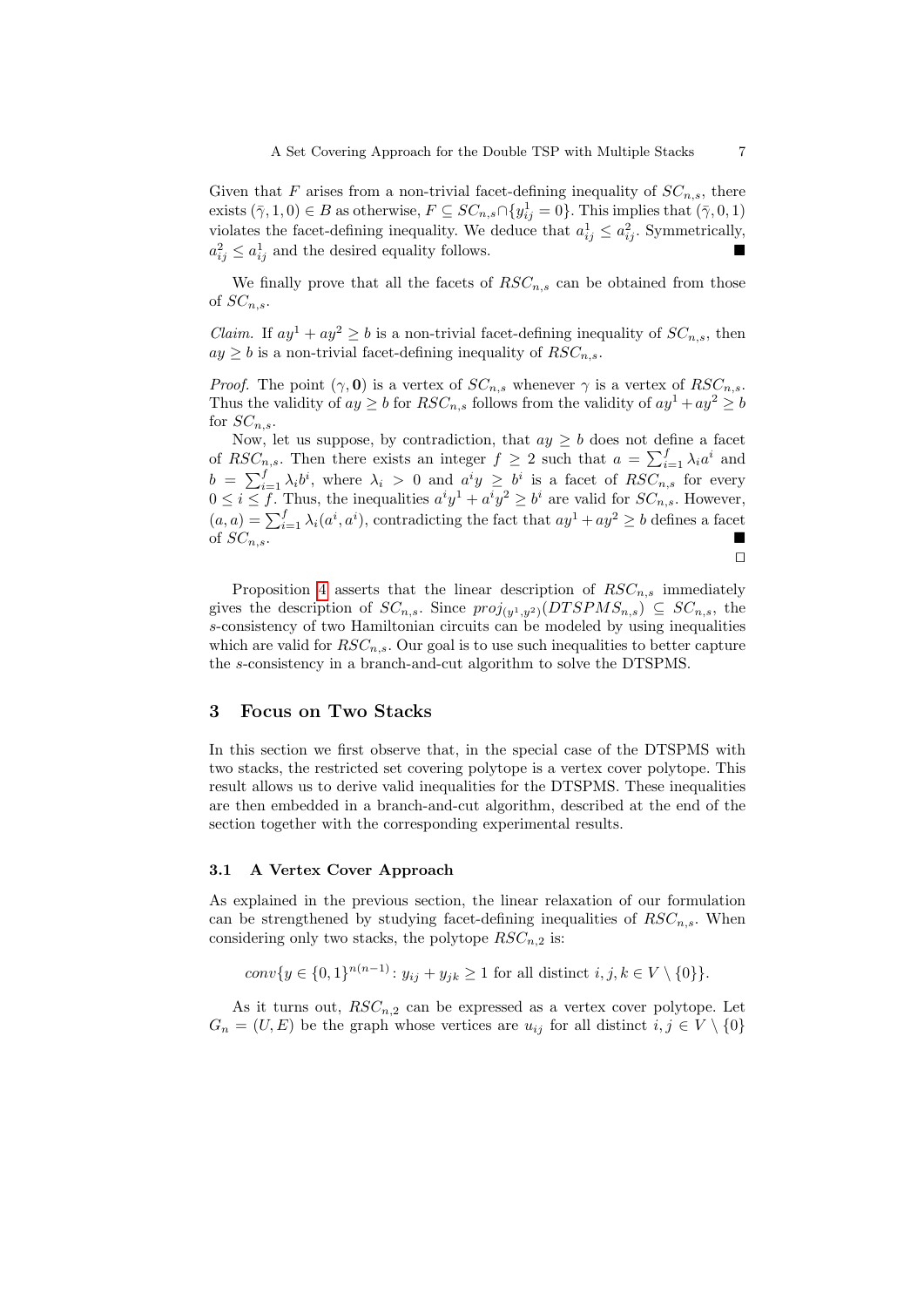and the edges are  $\{u_{ij}, u_{jk}\}\$  for all distinct  $i, j, k \in V \setminus \{0\}$ . A vertex cover of a graph is a set  $S$  of vertices such that each edge contains a vertex of  $S$ . The vertex cover polytope of a graph is the convex hull of the incidence vectors of its vertex covers.

Please note that  $RSC_{n,2}$  and the vertex cover polytope of  $G_n$  have the same variables. Moreover, each non-trivial inequality of  $RSC_{n,2}$  contains two variables which correspond to the extremities of an edge of  $G_n$ . Therefore  $RSC_{n,2}$  is nothing but the vertex cover polytope of  $G_n$ .

The vertex cover polytope has been intensively studied. Many families of valid inequalities are known. We will more specifically use the so-called odd hole inequalities to derive new valid inequalities for the DTSPMS with two stacks.

Odd Hole Inequalities. An odd hole of a graph  $G = (W, F)$  is a vertex subset  $H = \{v_1, \ldots, v_{2k+1}\}\$  such that  $\{v_i, v_j\} \in F$  if and only if  $|i - j| = 1$  or  $|i - j| = 2k$ for all distinct  $i, j \in \{1, \ldots, n\}$ . The following inequalities are valid for the vertex cover polytope of  $G$  [\[20\]](#page-11-13):

$$
y(H) \ge \frac{|H|+1}{2} \text{ for all odd holes } H \text{ of } G. \tag{10}
$$

Corollary 5. Inequalities

<span id="page-7-0"></span>
$$
y^{1}(H) + y^{2}(H) \ge \frac{|H|+1}{2} \text{ for all odd holes } H \text{ of } G_n,
$$
 (11)

are valid for  $DTSPMS_{n,2}$ .

There is a one-to-one correspondence between the vertices of  $G_n$  and the arcs of D. However, if every odd circuit of D provides an odd hole of  $G_n$ , the converse is not true. Thus, inequalities [\(11\)](#page-7-0) generalize the odd circuit inequalities introduced in [\[2\]](#page-9-1).

## 3.2 A Branch-and-Cut Algorithm

This section presents a branch-and-cut algorithm for the DTSPMS with two stacks. The reader interested in an exhaustive description of branch-and-cut methods can refer to e.g., [\[18\]](#page-11-14).

Initialization. The linear program we start with for computing the lower bounds is the one given by inequalities  $(1)$ – $(3)$  and  $(5)$  and the trivial inequalities. Since the available instances are symmetrical, we add the constraint  $y_{12}^1 = 1$  to our starting formulation. This trick halves the number of solutions to our problem without affecting the correctness of the algorithm. In addition, we provide our algorithm with the upper bound given by the heuristic algorithm of [\[7\]](#page-11-2).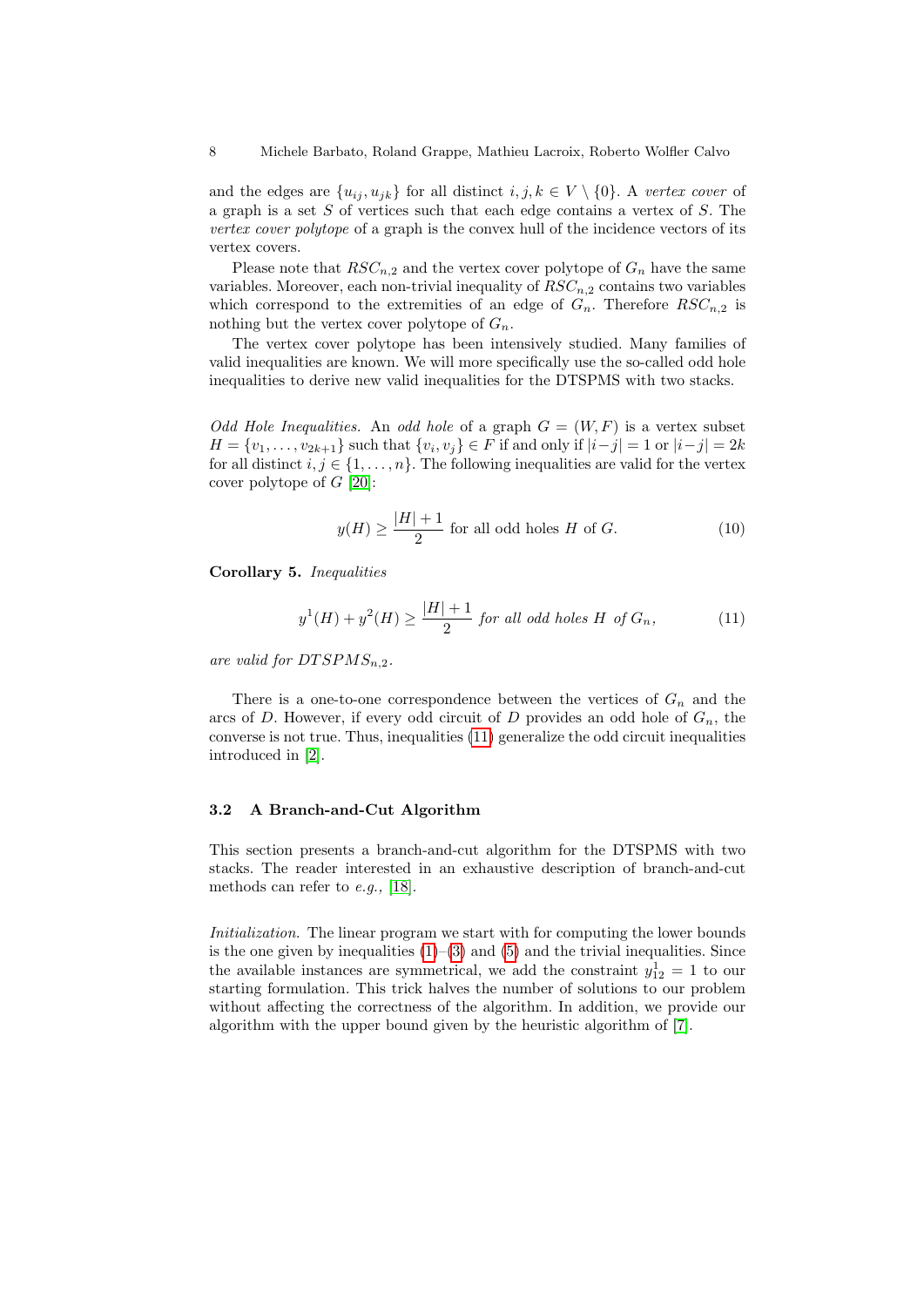Separation. To strengthen the routing part we consider the so-called GDDL inequalities [\[12\]](#page-11-15) and the 2-simple cut inequalities [\[11\]](#page-11-16). The separation phase is as follows. The families of inequalities are separated in this order:

- 2-consistency constraints [\(9\)](#page-3-2),
- GDDL inequalities,
- 2-simple cut inequalities,
- transitivity constraints  $(4)$ ,<sup>[2](#page-8-0)</sup>
- odd hole inequalities [\(11\)](#page-7-0).

Constraints [\(4\)](#page-2-1) and [\(9\)](#page-3-2) are separated by enumeration. For the 2-simple cut inequalities we use the exact separation algorithms given in [\[11\]](#page-11-16). We also use for separating the GDDL inequalities the algorithm of [\[11\]](#page-11-16) which we restrict to the most promising cases to speed it up. Finally we apply the heuristic separation algorithm given in [\[23\]](#page-12-2) for the odd hole inequalities to the point  $\bar{y} = \bar{y}^1 + \bar{y}^2$ , where  $(\bar{y}^1, \bar{y}^2)$  are the precedence variables of the current solution. The separation of each family is performed when separating the previous ones yielded no violated constraint. Moreover we mention that, since inequalities [\(4\)](#page-2-1) and [\(9\)](#page-3-2) are problemdefining, we always separate them on integer current points.

### 3.3 Experimental Results

The branch-and-cut algorithm described above is a first and preliminary implementation of the vertex cover approach for the DTSPMS with two stacks. The algorithm has been coded in  $C++$  using CPLEX 12.5 [\[8\]](#page-11-17). The graph-based routines have been coded with the COIN-OR library LEMON [\[14\]](#page-11-18). The algorithm is tested over the benchmark instances introduced in [\[22\]](#page-11-0), with a CPU time limit of 3 hours. Tests are run in a Linux environment, using a 3.4 GHz Intel Core i7 processor, in sequential mode (1 thread).

Since we test our algorithm only for two stacks of unlimited capacity, we present a comparison with the approach given in [\[2\]](#page-9-1). However, please recall the conclusion of [\[2\]](#page-9-1) stating that the capacity of the stacks has little impact on the performance of the algorithm, in terms of CPU time and enumerated nodes of the search tree.<sup>[3](#page-8-1)</sup> Both versions of the algorithm of  $[2]$  with finite and infinite capacity for the stacks outperform all other exact approaches.

Table [1](#page-10-0) presents the results obtained by the branch-and-cut algorithm described in this paper and those obtained in [\[2\]](#page-9-1). Each row of the table corresponds to a tested instance. The first two columns contain the information relative to each instance: its name given in [\[22\]](#page-11-0) and the number of items it involves. For both algorithms the remainder of the table consists of five columns. Columns UB and LB respectively contain the value of the best integer feasible solution obtained for that instance, and the best lower bound obtained by the algorithm within the 3 hours. Columns CPU and Nodes respectively report the time spent

<span id="page-8-0"></span><sup>&</sup>lt;sup>2</sup> We use the lifted version  $y_{ij} + y_{jk} + y_{ki} - x_{ji} \ge 1$ , for all distinct  $i, j, k \in V \setminus \{0\}$ .

<span id="page-8-1"></span><sup>&</sup>lt;sup>3</sup> Note that the optimal values can differ when passing from the finite capacity case to the infinite capacity case.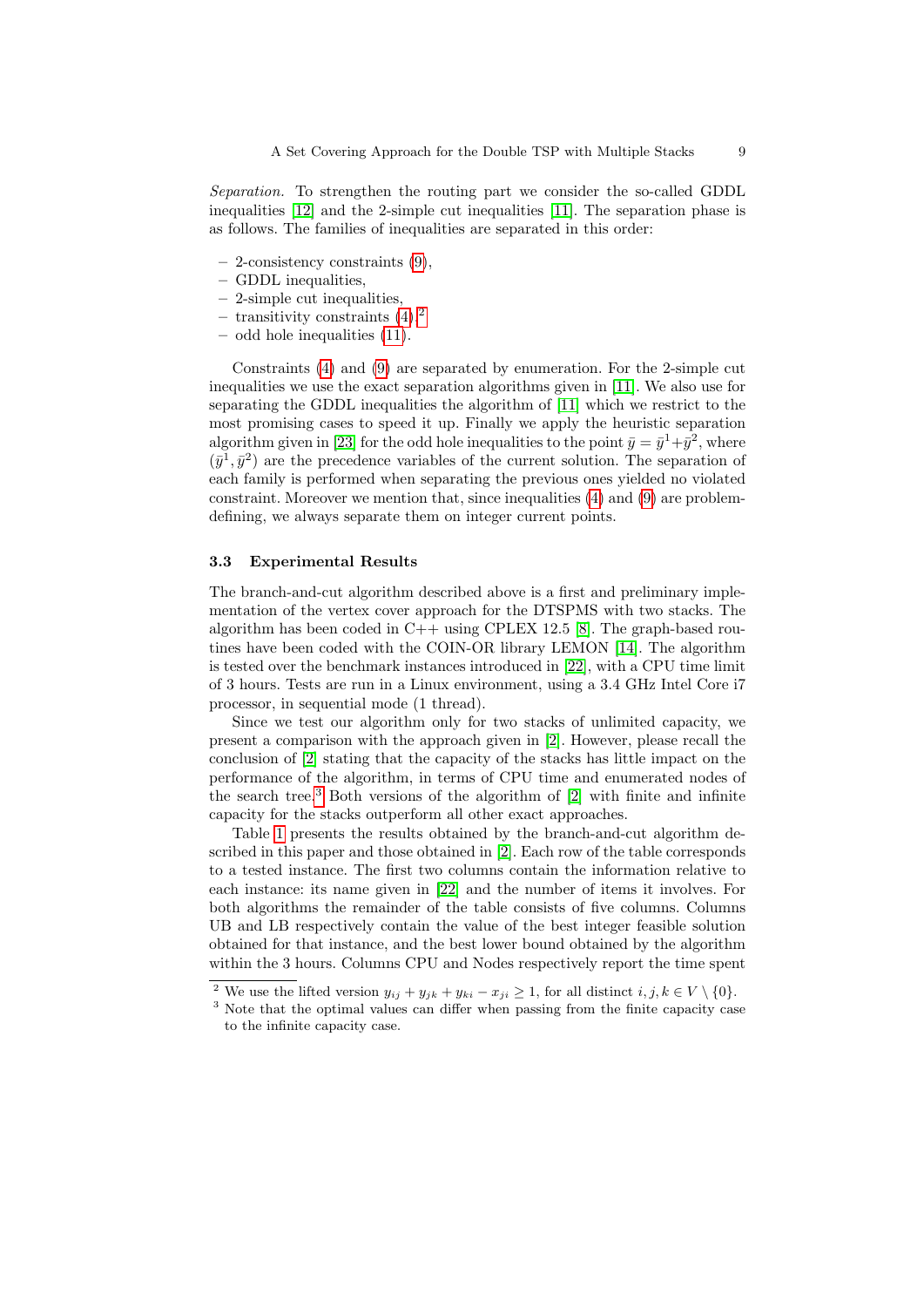10 Michele Barbato, Roland Grappe, Mathieu Lacroix, Roberto Wolfler Calvo

(in seconds) and the number of nodes of the branch-and-cut tree. Finally, column Gap reports the gap for each instance, calculated as 100·(UB-LB)/UB.

The algorithm proposed in this paper solves all the instances up to 16 items to optimality. Moreover, it solves nine out of the 20 instances with 18 items. For the instances not solved to optimality, the average gap is 1.94% for 18 items.

Compared with [\[2\]](#page-9-1), our current algorithm exhibits a better performance. More precisely, it needs respectively 5.9%, 33.7% and 7.3% less time to solve the instances with 14, 16 and 18 items. Moreover, it solves within the time limit one instance more with 18 items with respect to the algorithm of [\[2\]](#page-9-1). Finally, we mention that the algorithm presented in this paper solves at optimality two instances with 20 items, within the time limit.

## 4 Concluding Remarks

In this paper we have considered the DTSPMS. We have focused on the sconsistency requirements ensuring that both the pickup and delivery circuits can be performed by a vehicle with s stacks satisfying the last-in-first-out policy conditions. We have considered the polytope defined by the consistency constraints and the trivial inequalities. It is a relaxation of the convex hull of the solutions to the DTSPMS but it catches most of the difficulty of the problem and every valid inequality for this polytope can be used to reinforce the DTSPMS. This polytope is a set covering polytope and we have shown that when we have only two stacks, this latter can be reduced to a vertex cover polytope.

We used these results to develop a branch-and-cut algorithm to solve the DT-SPMS with two stacks of infinite capacity. This algorithm uses the inequalities derived from the odd hole inequalities which are valid for the vertex cover polytope. This branch-and-cut algorithm is competitive with respect to the existing algorithms for the DTSPMS. We believe that strengthening the formulation using inequalities derived from the vertex cover approach will provide an efficient algorithm to solve instances of a larger size.

Apart from these algorithmic questions, one can wonder whether the relaxation we have considered is far from the convex hull of the solutions to the DTSPMS. A way to answer this question is to determine which facets of the set covering polytope define facets of the convex hull. This is another direction of our future work.

## References

- <span id="page-9-0"></span>1. Applegate, D.L., Bixby, R.E., Chvátal,V., Cook, W.J.: The Traveling Salesman Problem: A Computational Study. Princeton University Press, Princeton, NJ, USA (2007)
- <span id="page-9-1"></span>2. Barbato, M., Grappe, R., Lacroix, M., Wolfler Calvo, R.: Polyhedral Results and a Branch-and-Cut Algorithm for the Double Traveling Salesman Problem with Multiple Stacks. Accepted for publication in Discrete Optimization.
- <span id="page-9-2"></span>3. Borndörfer, R.: Aspects of Set Packing, Partitioning, and Covering. Doctoral dissertation, Ph. D. thesis, Technischen Universität Berlin, Berlin, Germany (1998)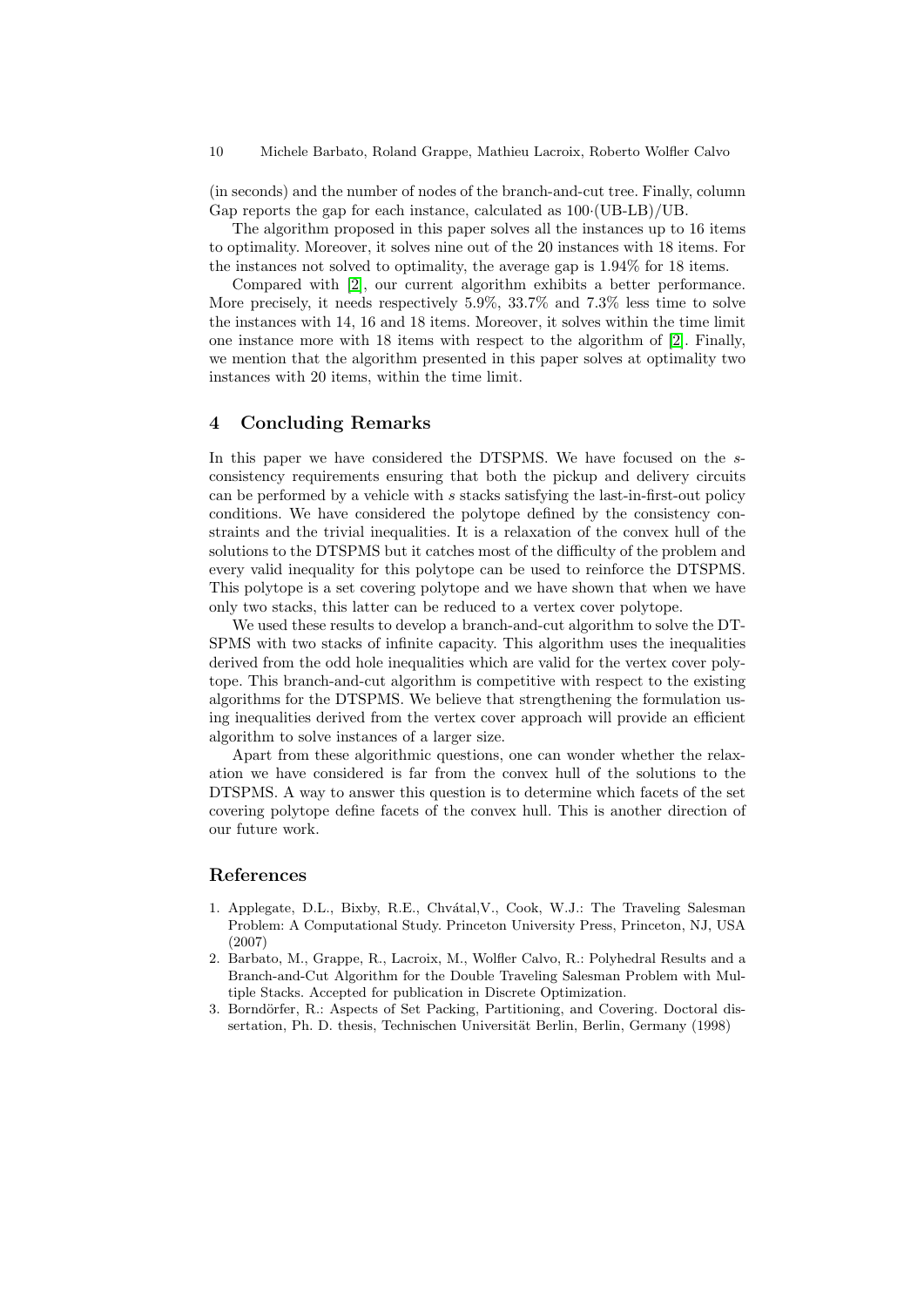Table 1. Computational results of our algorithm and comparison with the results of [\[2\]](#page-9-1).

<span id="page-10-0"></span>

|                               | Our B&C  |  |                          |                                            |                       |        | B&C of [2] |                                              |                                           |                          |                       |
|-------------------------------|----------|--|--------------------------|--------------------------------------------|-----------------------|--------|------------|----------------------------------------------|-------------------------------------------|--------------------------|-----------------------|
| Instance Items UB             |          |  | LB                       | <b>CPU</b>                                 | Nodes                 | Gap UB |            | LB                                           | <b>CPU</b>                                | Nodes                    | Gap                   |
| $_{\rm R00}$                  | 14       |  | 766 766.00               | 147.99                                     |                       |        |            | 1717 0.00 766 766.00                         | 118,39                                    |                          | 1544 0.00             |
| R01                           | 14       |  | 761 761.00               | 22.80                                      |                       |        |            | 239 0.00 761 761.00                          | 27.97                                     |                          | 346 0.00              |
| R02                           | 14       |  | 690 690.00               | 68.65                                      |                       |        |            | 833 0.00 690 690.00                          | 129.33                                    |                          | 1648 0.00             |
| R03                           | 14       |  | 791 791.00               | 28.77                                      |                       |        |            | 336 0.00 791 791.00                          | 52.13                                     |                          | 593 0.00              |
| R04                           | 14       |  | 756 756.00               | 606.73                                     |                       |        |            | 8305 0.00 756 756.00                         | 509.33                                    | 6918 0.00                |                       |
| $_{\rm R05}$                  | 14       |  | 773 773.00               | 87.35                                      |                       |        |            | 958 0.00 773 773.00                          | 127.46                                    |                          | 1589 0.00             |
| <b>R06</b>                    | 14       |  | 811 811.00               | 16.10                                      |                       |        |            | 167 0.00 811 811.00                          | 28.71                                     |                          | 304 0.00              |
| R <sub>07</sub><br><b>R08</b> | 14<br>14 |  | 693 693.00<br>824 824.00 | 24.13<br>288.28                            |                       |        |            | 239 0.00 693 693.00<br>3749 0.00 824 824.00  | 28.21<br>259.09                           |                          | 319 0.00<br>3573 0.00 |
| <b>R09</b>                    | 14       |  | 733 733.00               | 9.15                                       |                       |        |            | 67 0.00 733 733.00                           | 5.93                                      |                          | 58 0.00               |
| R10                           | 14       |  | 733 733.00               | 95.29                                      |                       |        |            | 1267 0.00 733 733.00                         | 99.86                                     | 1330 0.00                |                       |
| R11                           | 14       |  | 719 719.00               | 362.73                                     |                       |        |            | 4359 0.00 719 719.00                         | 238.89                                    | 2975 0.00                |                       |
| R12                           | 14       |  | 803 803.00               | 86.78                                      |                       |        |            | 1088 0.00 803 803.00                         | 59.10                                     |                          | 722 0.00              |
| <b>R13</b>                    | 14       |  | 743 743.00               | 28.04                                      |                       |        |            | 319 0.00 743 743.00                          | 36.56                                     |                          | 508 0.00              |
| R14                           | 14       |  | 747 747.00               | 193.64                                     |                       |        |            | 2207 0.00 747 747.00                         | 353.82                                    |                          | 4847 0.00             |
| R15                           | 14       |  | 765 765.00               | 29.90                                      |                       |        |            | 308 0.00 765 765.00                          | 32.47                                     |                          | 484 0.00              |
| R16                           | 14       |  | 685 685.00               | 37.69                                      |                       |        |            | 411 0.00 685 685.00                          | 31.57                                     |                          | 376 0.00              |
| R <sub>17</sub>               |          |  | 14 818 818.00            | 142.82                                     |                       |        |            | 1591 0.00 818 818.00                         | 246.35                                    | 2992 0.00                |                       |
| <b>R18</b>                    | 14       |  | 774 774.00               | 68.06                                      |                       |        |            | 920 0.00 774 774.00                          | 94.40                                     | 1325 0.00                |                       |
| R <sub>19</sub>               |          |  | 14 833 833.00            | 211.86<br>127.84                           | 1577.60 0.00          |        |            | 2472 0.00 833 833.00                         | 237.57<br>135.86                          | 1772.65 0.00             | 3002 0.00             |
| Average<br>R <sub>00</sub>    | 16       |  | 795 795.00               | 1346.11                                    |                       |        |            | 10356 0.00 795 795.00                        | 1498.13                                   | 12002 0.00               |                       |
| R01                           | 16       |  | 794 794.00               | 104.99                                     |                       |        |            | 686 0.00 794 794.00                          | 169.58                                    |                          | 1467 0.00             |
| R02                           | 16       |  | 752 752.00               | 5239.07                                    |                       |        |            | 40516 0.00 752 752.00                        | 6688.66                                   | 51700 0.00               |                       |
| R03                           | 16       |  | 855 855.00               | 2431.51                                    |                       |        |            | 18037 0.00 855 855.00                        | 1879.71                                   | 13641 0.00               |                       |
| R04                           | 16       |  | 792 792.00               | 3350.76                                    |                       |        |            | 26204 0.00 792 792.00                        | 6616.13                                   | 52883 0.00               |                       |
| R05                           | 16       |  | 820 820.00               | 1203.36                                    |                       |        |            | 9616 0.00 820 820.00                         | 4248.95                                   | 32078 0.00               |                       |
| $_{\rm R06}$                  | 16       |  | 900 900.00               | 813.29                                     |                       |        |            | 5930 0.00 900 900.00                         | 988.01                                    | 8057 0.00                |                       |
| <b>R07</b>                    | 16       |  | 756 756.00               | 87.90                                      |                       |        |            | 624 0.00 756 756.00                          | 130.26                                    |                          | 958 0.00              |
| <b>R08</b>                    | 16       |  | 907 907.00               | 1057.53                                    |                       |        |            | 9036 0.00 907 907.00                         | 1526.68                                   | 12634 0.00               |                       |
| R <sub>09</sub>               | 16       |  | 796 796.00               | 67.47                                      |                       |        |            | 535 0.00 796 796.00                          | 99.46                                     |                          | 789 0.00              |
| R10                           | 16       |  | 755 755.00               | 357.42                                     |                       |        |            | 2791 0.00 755 755.00                         | 664.12                                    | 5300 0.00                |                       |
| R11                           | 16       |  | 759 759.00<br>825 825.00 | 1095.26                                    |                       |        |            | 8151 0.00 759 759.00<br>2661 0.00 825 825.00 | 909.18                                    | 7377 0.00                |                       |
| R12<br>R <sub>13</sub>        | 16<br>16 |  | 824 824.00               | 348.77<br>427.94                           |                       |        |            | 3051 0.00 824 824.00                         | 653.00<br>719.47                          | 5264 0.00<br>5878 0.00   |                       |
| R <sub>14</sub>               | 16       |  | 823 823.00               | 2764.04                                    |                       |        |            | 20967 0.00 823 823.00                        | 5892.60                                   | 41223 0.00               |                       |
| R15                           | 16       |  | 807 807.00               | 934.73                                     |                       |        |            | 6731 0.00 807 807.00                         | 568.39                                    |                          | 4549 0.00             |
| R16                           | 16       |  | 781 781.00               | 462.52                                     |                       |        |            | 3850 0.00 781 781.00                         | 2347.62                                   | 18234 0.00               |                       |
| R17                           | 16       |  | 852 852.00               | 1584.47                                    |                       |        |            | 12029 0.00 852 852.00                        | 2136.11                                   | 16101 0.00               |                       |
| <b>R18</b>                    | 16       |  | 846 846.00               | 1674.27                                    |                       |        |            | 13835 0.00 846 846.00                        | 1289.01                                   | 10532 0.00               |                       |
| R <sub>19</sub>               | 16       |  | 882 882.00               | 1566.98                                    |                       |        |            | 11750 0.00 882 882.00                        | 1589.97                                   | 12501 0.00               |                       |
| Average                       |          |  |                          |                                            | 1345.92 10367.80 0.00 |        |            |                                              |                                           | 2030.75 15658.40 0.00    |                       |
| $_{\rm R00}$                  | 18       |  | 839 839.00               | 3485.49                                    |                       |        |            | 17926 0.00 839 839.00                        | 5128.95                                   | 28232 0.00               |                       |
| R01                           | 18       |  | 825 825.00               | 1101.54                                    |                       |        |            | 5129 0.00 825 825.00                         | 1574.57                                   | 7119 0.00                |                       |
| R02                           | 18       |  |                          | 793 759.81 10800.00                        |                       |        |            |                                              | 47666 4.19 793 750.06 10800.00            | 46046 5.42               |                       |
| <b>R03</b>                    | 18<br>18 |  |                          | 896 864.13 10800.00                        |                       |        |            |                                              | 44448 3.56 896 848.67 10800.00            | 43700 5.28               |                       |
| R04                           | 18       |  |                          | 832 781.29 10800.00<br>873 858.42 10800.00 |                       |        |            |                                              | 41852 6.09 832 781.50 10800.00            | 44790 6.07               |                       |
| R05<br><b>R06</b>             | 18       |  | 930 930.00               | 6454.46                                    |                       |        |            | 33943 0.00 930 930.00                        | 55248 1.67 873 847.60 10800.00<br>9257.50 | 50545 2.91<br>44850 0.00 |                       |
| R07                           | 18       |  | 805 805.00               | 1686.81                                    |                       |        |            | 9072 0.00 805 805.00                         | 1488.97                                   | 7918 0.00                |                       |
| <b>R08</b>                    | 18       |  |                          | 962 922.29 10800.00                        |                       |        |            |                                              | 47664 4.13 962 907.68 10800.00            | 43758 5.65               |                       |
| <b>R09</b>                    | 18       |  | 815 815.00               | 254.36                                     |                       |        |            | 1354 0.00 815 815.00                         | 448.44                                    | 2510 0.00                |                       |
| R10                           | 18       |  |                          | 856 820.18 10800.00                        |                       |        |            |                                              | 47890 4.18 856 825.04 10800.00            | 44155 3.62               |                       |
| R11                           | 18       |  |                          | 813 795.99 10800.00                        |                       |        |            |                                              | 55568 2.09 823 788.97 10800.00            | 51234 4.13               |                       |
| R12                           | 18       |  | 871 871.00               | 2650.59                                    |                       |        |            | 12942 0.00 871 871.00                        | 4291.89                                   | 21560 0.00               |                       |
| R13                           | 18       |  | 845 845.00               | 3415.79                                    |                       |        |            | 17689 0.00 845 845.00                        | 3455.85                                   | 19047 0.00               |                       |
| <b>R14</b>                    | 18       |  |                          | 862 830.62 10800.00                        |                       |        |            |                                              | 47245 3.64 873 813.67 10800.00            | 40037 6.80               |                       |
| R15                           | 18       |  |                          | 869 840.90 10800.00                        | 48243 3.23            |        |            |                                              | 869 834.64 10800.00                       | 47370 3.95               |                       |
| <b>R16</b>                    | 18       |  | 811 811.00               | 3195.68                                    |                       |        |            | 16843 0.00 811 811.00                        | 5499.46                                   | 28197 0.00               |                       |
| R17                           | 18       |  |                          | 900 862.50 10800.00                        | 43859 4.17            |        |            |                                              | 900 840.50 10800.00                       | 38099 6.61               |                       |
| <b>R18</b>                    | 18       |  | 18 909 909.00            | 883 867.22 10800.00<br>7982.98             | 50824 1.79            |        |            |                                              | 883 867.33 10800.00                       | 47342 1.77<br>51974 1.75 |                       |
| R <sub>19</sub>               |          |  |                          |                                            |                       |        |            |                                              | 37904 0.00 909 893.13 10800.00            |                          |                       |
| Average                       |          |  |                          |                                            | 7451.39 34165.45 1.94 |        |            |                                              |                                           | 8037.28 35424.15 2.70    |                       |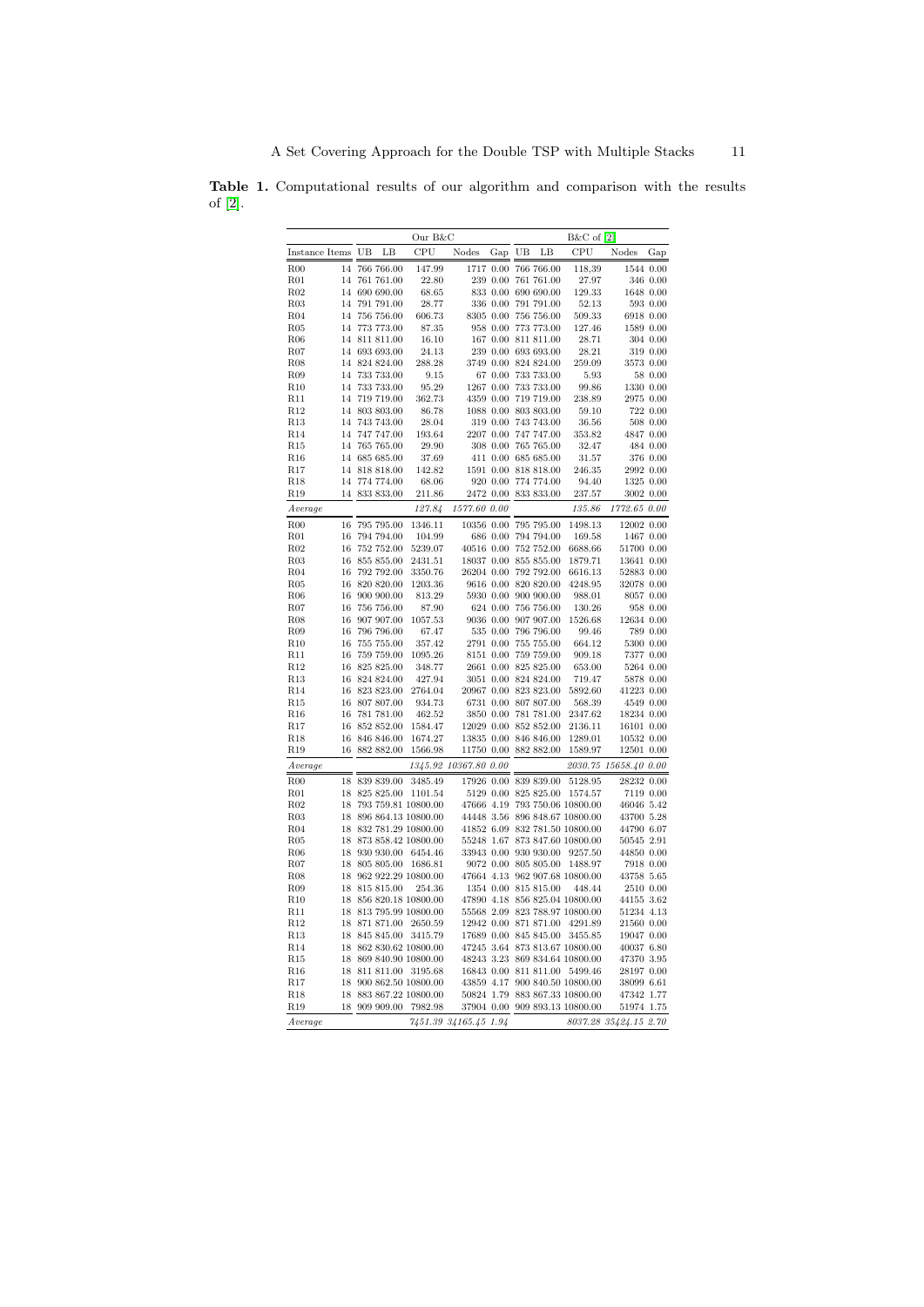- 12 Michele Barbato, Roland Grappe, Mathieu Lacroix, Roberto Wolfler Calvo
- <span id="page-11-9"></span>4. Borne, S., Grappe, R., Lacroix, M.: ISCO 2012: The Uncapacitated Asymmetric Traveling Salesman Problem with Multiple Stacks. In: Mahjoub, A.R., Markakis, V., Milis, I., Paschos, V.T. (eds.) Combinatorial Optimization 2012. LNCS, vol. 7422, pp. 105–116. Springer, Heidelberg (2012)
- <span id="page-11-8"></span>5. Carrabs, F., Cerulli, R., Speranza, M.G.: A branch-and-bound algorithm for the double travelling salesman with two stacks. Networks 61, 58–75 (2013)
- <span id="page-11-1"></span>6. Casazza, M., Ceselli, A., Nunkesser, M.: Efficient algorithms for the double travelling problem with multiple stacks. Computers & Operations Research 39, 1044–1053 (2012)
- <span id="page-11-2"></span>7. Côté, J.-F., Gendreau, M., Potvin, J.-Y.: Large neighborhood search for the pickup and delivery traveling salesman problem with multiple stacks. Networks 60, 19–30 (2012)
- <span id="page-11-17"></span>8. IBM ILOG<sup>®</sup> CPLEX Optimization Studio. [http://www-03.ibm.com/software/](http://www-03.ibm.com/software/products/en/ibmilogcpleoptistud) [products/en/ibmilogcpleoptistud](http://www-03.ibm.com/software/products/en/ibmilogcpleoptistud) (2012)
- <span id="page-11-3"></span>9. Felipe, A., Ortuno, M.T., Tirado, G.: The double traveling salesman problem with multiple stacks: A variable neighborhood search approach. Computers & Operations Research 36, 2983–2993 (2009)
- <span id="page-11-11"></span>10. Fiorini, S., Massar, S., Pokutta, S., Tiwary, H.R., De Wolf, R.: Exponential Lower Bounds for Polytopes in Combinatorial Optimization. Journal of the ACM 62, 17:1– 17:23 (2015)
- <span id="page-11-16"></span>11. Gouveia, L., Pesneau, P.: On extended formulations for the precedence constrained asymmetric traveling salesman problem. Networks 48, 77–89 (2006)
- <span id="page-11-15"></span>12. Gouveia, L., Pires, J.M.: The asymmetric travelling salesman problem and a reformulation of the Miller-Tucker-Zemlin constraints. European Journal of Operational Research 112, 134–146 (1999)
- <span id="page-11-10"></span>13. Grötschel, M., Jünger, M., Reinelt, G.: Facets of the linear ordering polytope. Mathematical Programming 33, 43–60 (1985)
- <span id="page-11-18"></span>14. LEMON–Library for Efficient Modeling and Optimization in Networks. [http://](http://lemon.cs.elte.hu/) [lemon.cs.elte.hu/](http://lemon.cs.elte.hu/) (2010)
- <span id="page-11-4"></span>15. Lusby, R.M., Larsen, J., Ehrgott, M., Ryan, D.: An exact method for the double TSP with multiple stacks. International Transactions in Operational Research 17, 637–652 (2010)
- <span id="page-11-5"></span>16. Lusby, R.M., Larsen, J.: Improved exact method for the double TSP with multiple stacks. Networks 58, 290–300 (2011)
- <span id="page-11-6"></span>17. Martínez, A.A.M., Cordeau, J.-F., Dell'Amico, M., Iori, M.: A Branch-and-Cut Algorithm for the Double Traveling Salesman Problem with Multiple Stacks. IN-FORMS Journal on Computing 25, 41–55 (2011)
- <span id="page-11-14"></span>18. Mitchell, J.E.: Branch-and-cut algorithms for combinatorial optimization problems. In: Pardalos, P.M., Resende, M.G.C. (eds.) Handbook of Applied Optimization, Oxford University Press (2002)
- <span id="page-11-12"></span>19. Nobili, P., Sassano A.: Facets and lifting procedures for the set covering polytope. Mathematical Programming 45, 111–137 (1989)
- <span id="page-11-13"></span>20. Padberg, M.W.: On the facial structure of set packing polyhedra. Mathematical Programming 5, 199–215 (1973)
- <span id="page-11-7"></span>21. Petersen, H.L., Archetti, C., Speranza, M.G.: Exact solutions to the double travelling salesman problem with multiple stacks. Networks 56, 229–243 (2010)
- <span id="page-11-0"></span>22. Petersen, H.L., Madsen, O.B.G.: The double travelling salesman problem with multiple stacks – Formulation and heuristic solution approaches. European Journal of Operational Research 198, 139–147 (2009)